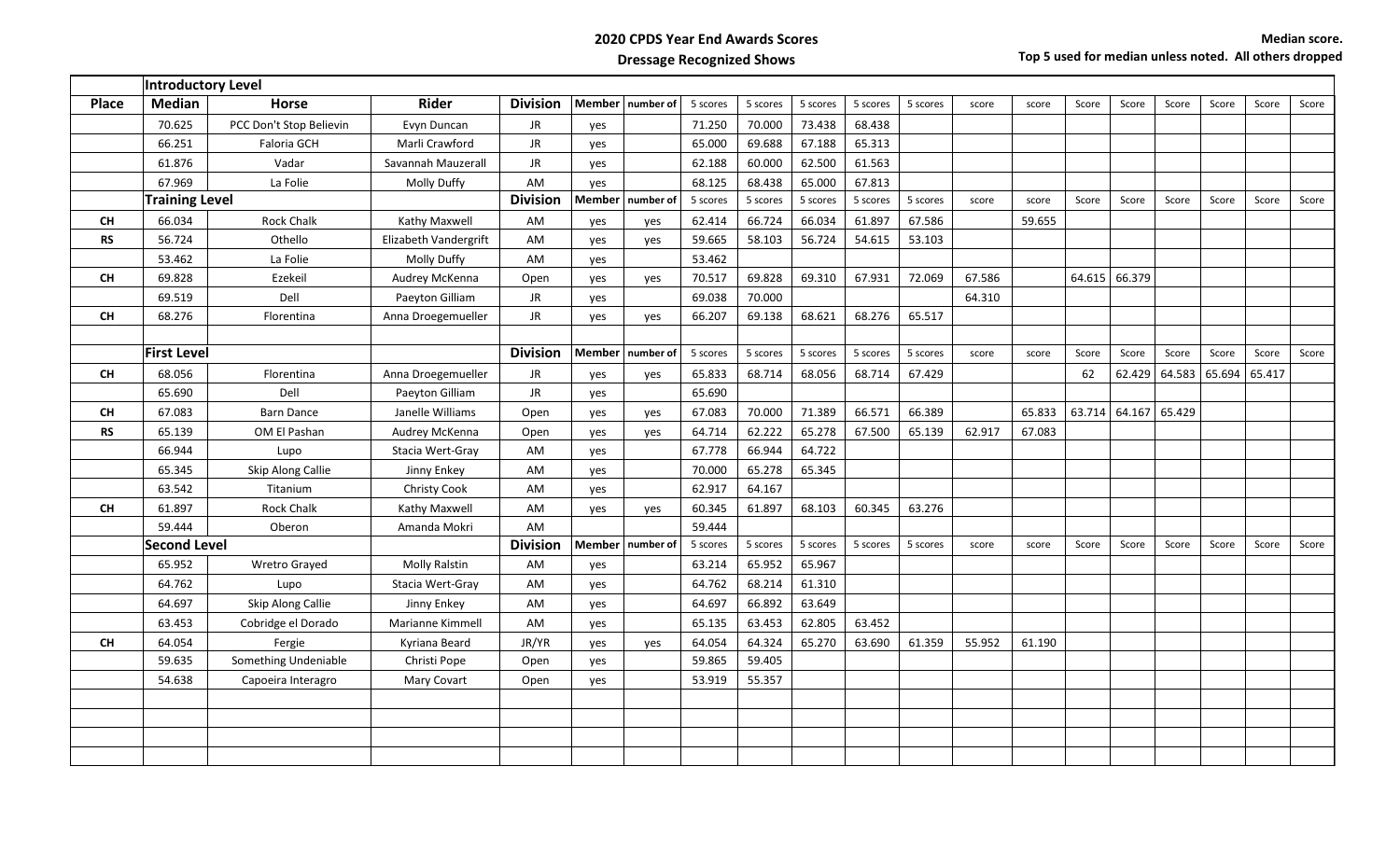## **2020 CPDS Year End Awards Scores Dressage Recognized Shows**

**Top 5 used for median unless noted. All others dropped**

|           |                  |                             |                                       |                 |               | Have min            |                    |                    |                    |                |                |                    |                |                |                |                |                |                |                |
|-----------|------------------|-----------------------------|---------------------------------------|-----------------|---------------|---------------------|--------------------|--------------------|--------------------|----------------|----------------|--------------------|----------------|----------------|----------------|----------------|----------------|----------------|----------------|
|           |                  |                             |                                       |                 | <b>CPDS</b>   | number of           |                    |                    |                    |                |                |                    |                | Other          | Other          | Other          | Other          | Other          | Other          |
|           |                  | <b>Third Level</b>          |                                       | <b>Division</b> | Member        | scores              | 5 scores           | 5 scores           | 5 scores           | 5 scores       | 5 scores       | <b>Other Score</b> | score          | Score          | Score          | Score          | Score          | Score          | Score          |
| <b>CH</b> | 68.514           | Wie Gehtz                   | <b>Robin Hessel</b>                   | Open            | yes           | yes                 | 68.514             | 69.625             | 67.500             | 67.375         | 69             |                    |                | 62.750         | 63.125         | 64.375         | 65.270         |                |                |
| <b>RS</b> | 62.432           | <b>Something Unexpected</b> | Christi Pope                          | Open            | yes           | yes                 | 61.892             | 66.000             | 61.125             | 62.432         | 66.351         |                    | 57.875         |                |                |                |                |                |                |
|           | 61.958<br>60.500 | Titanium<br>Radiance DMV    | <b>Christy Cook</b>                   | AM<br>AM        | yes           |                     | 62.700<br>60.500   | 61.216             |                    |                |                |                    |                |                |                |                |                |                |                |
|           | 59.627           | Cobridge el Dorado          | Liz Dudley<br><b>Marianne Kimmell</b> | AM              | ves           |                     | 57.632             | 61.622             |                    |                |                |                    |                |                |                |                |                |                |                |
|           | 57.400           | LR Ami Twilight             | Olivia Mauldin                        | JR/YR           | yes<br>yes    |                     | 57.368             | 60.750             | 57.432             | 56.750         |                |                    |                |                |                |                |                |                |                |
|           |                  |                             |                                       |                 |               |                     |                    |                    |                    |                |                |                    |                |                |                |                |                |                |                |
|           |                  |                             |                                       |                 |               | Have min            |                    |                    |                    |                |                |                    |                |                |                |                |                |                |                |
|           |                  |                             |                                       |                 | <b>CPDS</b>   | number of           | Highest 3          | Highest 3          | Highest 3          | Other          | Other          |                    | Other          | Other          | Other          | Other          | Other          | Other          | Other          |
|           |                  | <b>Fourth Level</b>         |                                       | <b>Division</b> | <b>Member</b> | scores              | score              | score              | score              | Score          | Score          | <b>Other Score</b> | Score          | Score          | Score          | Score          | Score          | Score          | Score          |
|           | 65.764           | Kelico                      | Nicole Bossler                        | JR/YR           | ves           |                     | 65.833             | 65.694             |                    |                |                |                    |                |                |                |                |                |                |                |
| <b>CH</b> | 58.846           | Deer Park Echoing Lark      | <b>Hensley Moses</b>                  | JR/YR           | yes           | yes                 | 57.692             | 61.389             | 58.846             |                | 56.528         | 57.500             |                |                |                |                |                |                |                |
|           | 66.282           | Quick Lady                  | Marie Maloney                         | Open            | ves           |                     | 66.282             |                    |                    |                |                |                    |                |                |                |                |                |                |                |
|           | 63.261           | Reatta                      | <b>Gail Matheus</b>                   | Open            | yes           |                     | 62.308             | 64.213             |                    |                |                |                    |                |                |                |                |                |                |                |
|           |                  |                             |                                       |                 |               | Have min            |                    |                    |                    |                |                |                    |                |                |                |                |                |                |                |
|           |                  |                             |                                       |                 | <b>CPDS</b>   | number of           | Highest 3          | Highest 3          | Highest 3          | Other          | Other          |                    | Other          | Other          | Other          | Other          | Other          | Other          | Other          |
|           |                  | FEI - PSG                   |                                       | <b>Division</b> | Member        | scores              | score              | score              | score              | Score          | Score          | Other Score        | Score          | Score          | Score          | Score          | Score          | Score          | Score          |
| <b>CH</b> | 60.147           | Lust in the Wind            | Holly Luke                            | AM              | ves           | yes                 | 57.059             | 60.147             | 62.059             |                |                |                    |                |                |                |                |                |                |                |
| <b>RS</b> | 58.971           | JC Keeley of Texel          | Nancy Litsch                          | AM              | yes           | yes                 | 62.353             | 58.235             | 58.971             |                |                |                    |                |                |                |                |                |                |                |
| 3rd       | 58.382           | Ambition 7                  | Nancy Eytcheson                       | AM              | yes           | yes                 | 58.382             | 59.265             | 57.941             | 54.412         | 56.176         | 55                 |                |                |                |                |                |                |                |
| 4th       | 55.294           | <b>Big Ben Hancock</b>      | Nancy Eytcheson                       | AM              | yes           | yes                 | 55.294             | 55.147             | 59.412             | 54.706         | 57.059         | 48.529             |                |                |                |                |                |                |                |
|           | 58.971           | Genna                       | Janelle Williams                      | Open            | yes           |                     | 58.971             |                    |                    |                |                |                    |                |                |                |                |                |                |                |
| <b>CH</b> | 66.417           | Kelico                      | Nicole Bossler                        | JR/YR           | ves           | yes                 | 66.417             | 64.559             | 66.618             |                |                |                    |                |                |                |                |                |                |                |
|           |                  |                             |                                       |                 |               | Have min            |                    |                    |                    |                |                |                    |                |                |                |                |                |                |                |
|           |                  |                             |                                       |                 | <b>CPDS</b>   | number of           | Highest 3          | Highest 3          | Highest 3          | Other          | Other          |                    | Other          | Other          | Other          | Other          | Other          | Other          | Other          |
|           |                  | FEI - Intermediate I        |                                       | <b>Division</b> | Member        | scores              | score              | score              | score              | Score          | Score          | Other Score        | Score          | Score          | Score          | Score          | Score          | Score          | Score          |
| <b>CH</b> | 66.324           | Licelliano                  |                                       |                 |               |                     | 65.588             | 67.059             | 66.324             |                |                |                    |                |                |                |                |                |                |                |
|           |                  |                             | <b>Bay Greenhill</b>                  | Open            | yes           | yes                 |                    |                    |                    |                |                |                    |                |                |                |                |                |                |                |
|           |                  |                             |                                       |                 |               | Have min            |                    |                    |                    |                |                |                    |                |                |                |                |                |                |                |
|           |                  |                             |                                       |                 | <b>CPDS</b>   | number of           | Highest 3          | Highest 3          | Highest 3          | Other          | Other          |                    | Other          | Other          | Other          | Other          | Other          | Other          | Other          |
|           |                  | <b>FEI - Grand Prix</b>     |                                       | <b>Division</b> | Member        | scores              | score              | score              | score              | Score          | Score          | <b>Other Score</b> | Score          | Score          | Score          | Score          | Score          | Score          | Score          |
| <b>CH</b> | 58.043           | Waterfront                  | Janelle Williams                      | Open            | yes           | yes                 | 58.043             | 62.609             | 55.217             |                |                |                    |                |                |                |                |                |                |                |
| <b>CH</b> | 56.957           | <b>Buena Vista</b>          | <b>Chris Cashel</b>                   | AM              | ves           | yes                 | 56.957             | 53.125             | 58.913             |                | 48.913         | 52.609             |                |                |                |                |                |                |                |
|           |                  |                             |                                       |                 |               |                     |                    |                    |                    |                |                |                    |                |                |                |                |                |                |                |
|           |                  |                             |                                       |                 | <b>CPDS</b>   | Have min            |                    |                    |                    |                |                |                    |                |                |                |                |                |                |                |
|           |                  | <b>Musical Freestyle</b>    |                                       | <b>Division</b> | <b>Member</b> | number of<br>scores | Highest 3<br>score | Highest 3<br>score | Highest 3<br>score | Other<br>Score | Other<br>Score | <b>Other Score</b> | Other<br>Score | Other<br>Score | Other<br>Score | Other<br>Score | Other<br>Score | Other<br>Score | Other<br>Score |
|           |                  |                             |                                       |                 |               |                     |                    |                    |                    |                |                |                    |                |                |                |                |                |                |                |
| <b>CH</b> | 69.433           | Lust in the Wind            | Holly Luke                            | AM              | yes           | yes                 | 69.433             | 73.1               | 68.333             |                |                |                    |                |                |                |                |                |                |                |
|           |                  |                             |                                       |                 |               |                     |                    |                    |                    |                |                |                    |                |                |                |                |                |                |                |